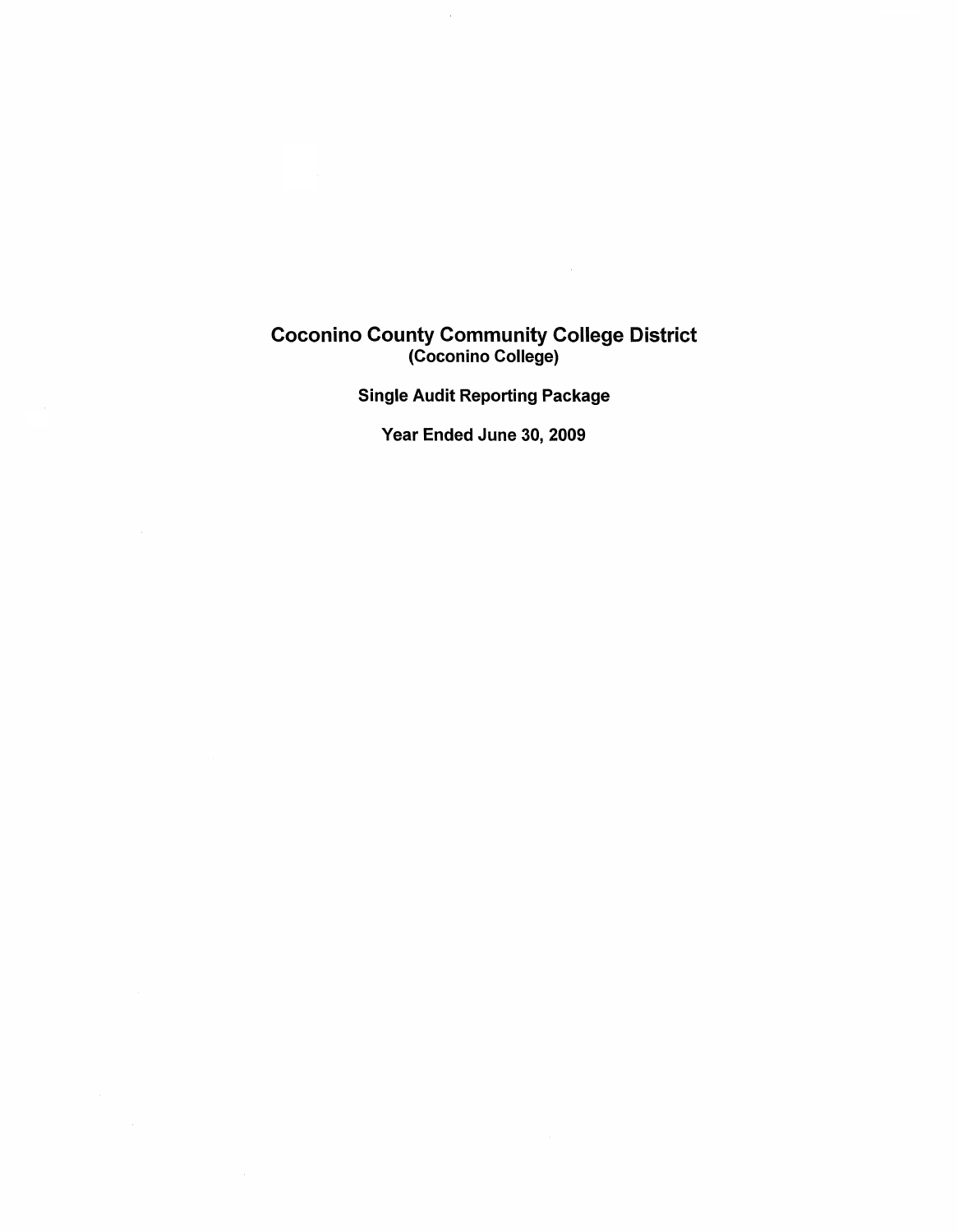## **Coconino County Community College District (Coconino College) Single Audit Reporting Package Year Ended June 30, 2009**

# **Table of Contents Page**

| Report on Internal Control over Financial Reporting and on Compliance and   |  |
|-----------------------------------------------------------------------------|--|
| Other Matters Based on an Audit of Basic Financial Statements               |  |
|                                                                             |  |
| Report on Compliance with Requirements Applicable to Each Major Program and |  |
| on Internal Control over Compliance in Accordance with OMB Circular A-1333  |  |
|                                                                             |  |
| <b>Schedule of Findings and Questioned Costs</b>                            |  |
|                                                                             |  |
|                                                                             |  |
|                                                                             |  |

# **Reports Issued Separately**

Comprehensive Annual Financial Report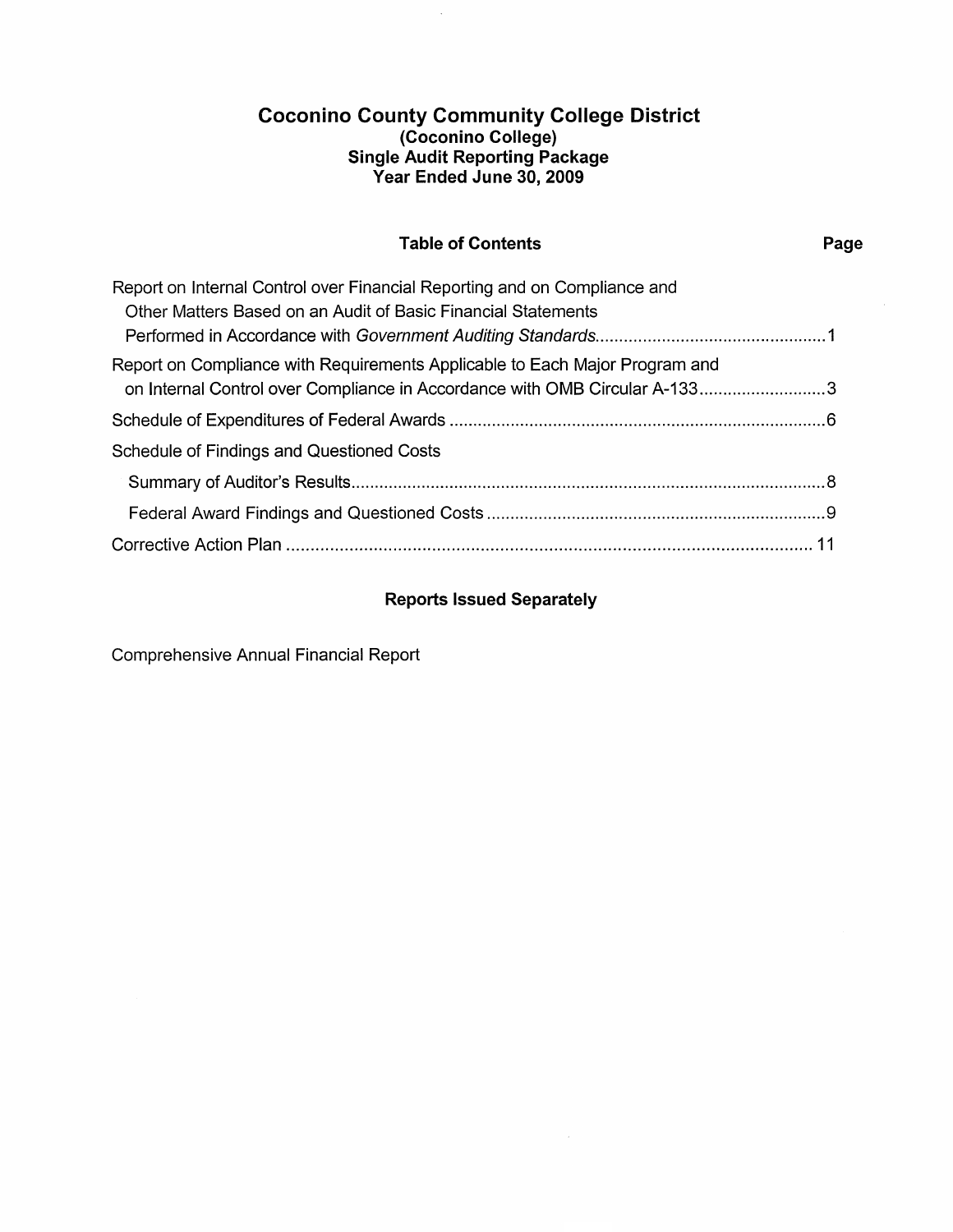

Mark L. Landy, CPA Stephen T. Harris, CPA Thomas L. Friend, CPA Robert N. Snyder, CPA

> Robert L. Miller, CPA (1931 - 1992)

### Independent Auditor's Report on Internal Control over Financial Reporting and on Compliance and Other Matters Based on an Audit of Basic Financial Statements Performed in Accordance with Government Auditing Standards

The Auditor General of the State of Arizona

The Governing Board of Coconino County Community College District

We have audited the financial statements of the business-type activities and discretely presented component unit of Coconino County Community College District as of and for the year ended June 30, 2009, which collectively comprise the District's basic financial statements, and have issued our report thereon dated December 14, 2009. Our report was modified to include a reference to our reliance on other auditors. We conducted our audit in accordance with U.S. generally accepted auditing standards and the standards applicable to financial audits contained in Government Auditing Standards, issued by the Comptroller General of the United States. Other auditors audited the financial statements of the Coconino College Foundation, the discretely presented component unit, as described in our report on the District's financial statements. The financial statements of the Coconino College Foundation were not audited by the other auditors in accordance with Government Auditing Standards. The Coconino College Foundation did not provide the reported results of the other auditors' testing of internal control over its financial reporting. Consequently, this report does not include our consideration of the other auditors' testing of internal control over financial reporting that is reported on separately by those other auditors.

### Internal Control over Financial Reporting

In planning and performing our audit, we considered the District's internal control over financial reporting as a basis for designing our auditing procedures for the purpose of expressing our opinions on the basic financial statements, but not for the purpose of expressing an opinion on the effectiveness of the District's internal control over financial reporting. Accordingly, we do not express an opinion on the effectiveness of the District's internal control over financial reporting.

A control deficiency exists when the design or operation of a control does not allow management or employees, in the normal course of performing their assigned functions, to prevent or detect misstatements on a timely basis. A significant deficiency is a control deficiency, or combination of control deficiencies, that adversely affects the District's ability to initiate, authorize, record, process, or report financial data reliably in accordance with generally accepted accounting principles such that there is more than a remote likelihood that a misstatement of the District's basic financial statements that is more than inconsequential will not be prevented or detected by the District's internal control.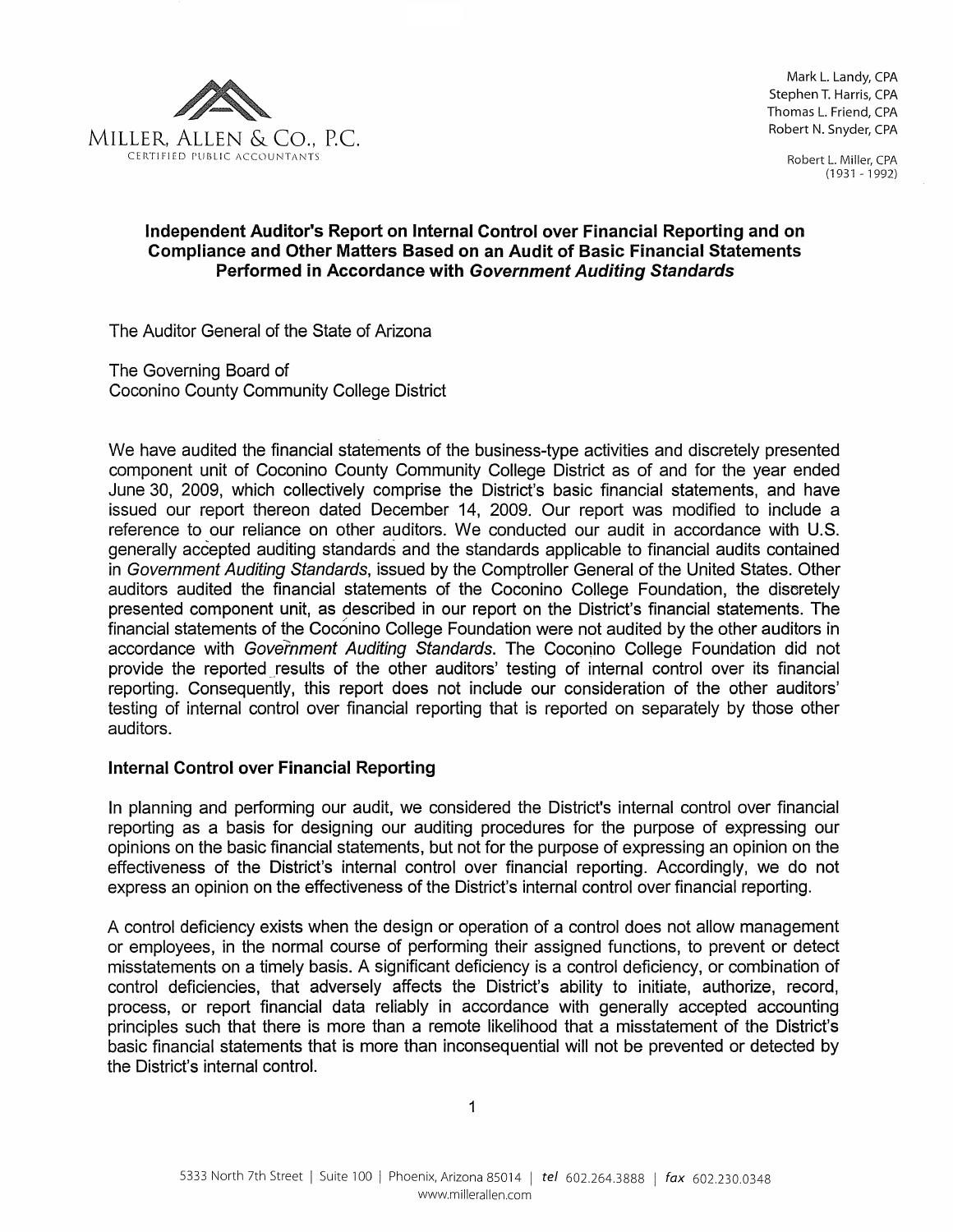A material weakness is a significant deficiency, or combination of significant deficiencies, that results in more than a remote likelihood that a material misstatement of the basic financial statements will not be prevented or detected by the District's internal control.

Our consideration of internal control over financial reporting was for the limited purpose described in the first paragraph of this section and would not necessarily identify all deficiencies in internal control that might be significant deficiencies or material weaknesses. We did not identify any deficiencies in internal control over financial reporting that we consider to be material weaknesses, as defined above.

#### **Compliance and Other Matters**

As part of obtaining reasonable assurance about whether the District's basic financial statements are free of material misstatement, we performed tests of its compliance with certain provisions of laws, regulations, contracts, and grant agreements, noncompliance with which could have a direct and material effect on the determination of financial statement amounts. However, providing an opinion on compliance with those provisions was not an objective of our audit, and accordingly, we do not express such an opinion. The results of our tests disclosed no instances of noncompliance or other matters that are required to be reported under Government Auditing Standards.

This report is intended solely for the information and use of the members of the Arizona State Legislature, the Auditor General of the State of Arizona, the Governing Board, management, federal awarding agencies, and pass-through entities and is not intended to be and should not be used by anyone other than these specified parties. However, this report is a matter of public record, and its distribution is not limited.

Miller, allen & Co., P.C.

December 14, 2009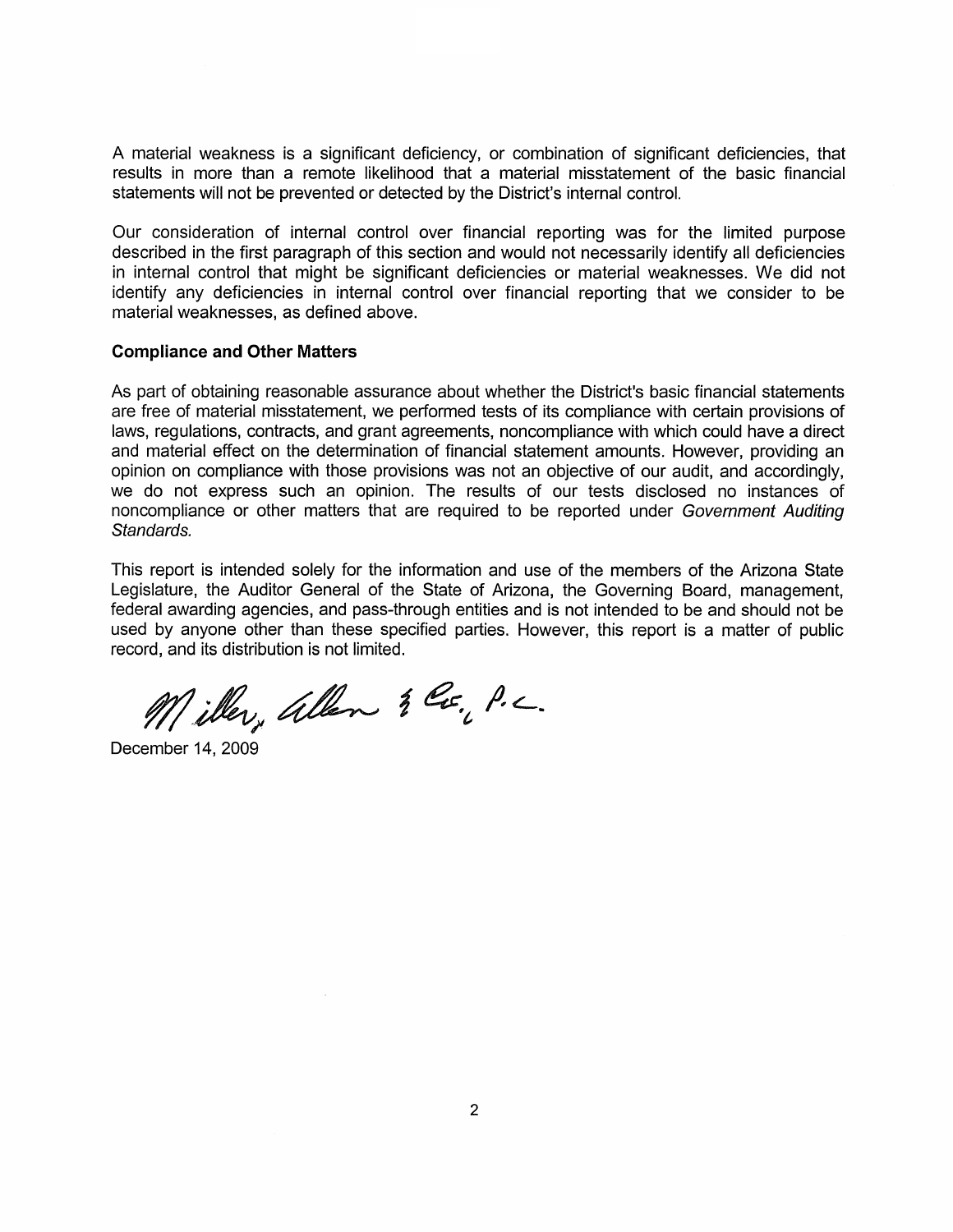

Mark L. Landy, CPA Stephen T. Harris, CPA Thomas L. Friend, CPA Robert N. Snyder, CPA

> Robert L. Miller, CPA (1931-1992)

### Independent Auditor's Report on Compliance with Requirements Applicable to Each Major Program and on Internal Control over Compliance in Accordance with OMB Circular A-133

The Auditor General of the State of Arizona

The Governing Board of Coconino County Community College District

#### **Compliance**

We have audited the compliance of Coconino County Community College District with the types of compliance requirements described in the U. S. Office of Management and Budget (OMB) Circular A-133 Compliance Supplement that are applicable to each of its major federal programs for the year ended June 30, 2009. The District's major federal programs are identified in the Summary of Auditor's Results section of the accompanying Schedule of Findings and Questioned Costs. Compliance with the requirements of laws, regulations, contracts, and grants applicable to each of its major federal programs is the responsibility of the District's management. Our responsibility is to express an opinion on the District's compliance based on our audit.

We conducted our audit of compliance in accordance with U.S. generally accepted auditing standards; the standards applicable to financial audits contained in Government Auditing Standards, issued by the Comptroller General of the United States; and OMB Circular A-133, Audits of States, Local Governments, and Non-Profit Organizations. Those standards and OMB Circular A-133 require that we plan and perform the audit to obtain reasonable assurance about whether noncompliance with the types of compliance requirements referred to above that could have a direct and material effect on a major federal program occurred. An audit includes examining, on a test basis, evidence about the District's compliance with those requirements and performing such other procedures as we considered necessary in the circumstances. We believe that our audit provides a reasonable basis for our opinion. Our audit does not provide a legal determination of the District's compliance with those requirements.

As described in items 09-01 and 09-02 in the accompanying Schedule of Findings and Questioned Costs, the District did not comply with requirements regarding special tests and provisions that are applicable to its Student Financial Assistance Cluster of programs. Compliance with such requirements is necessary, in our opinion, for the District to comply with the requirements applicable to those programs.

In our opinion, except for the noncompliance described in the preceding paragraph, Coconino County Community College District complied, in all material respects, with the requirements referred to above that are applicable to each of its major federal programs for the year ended June 30, 2009.

3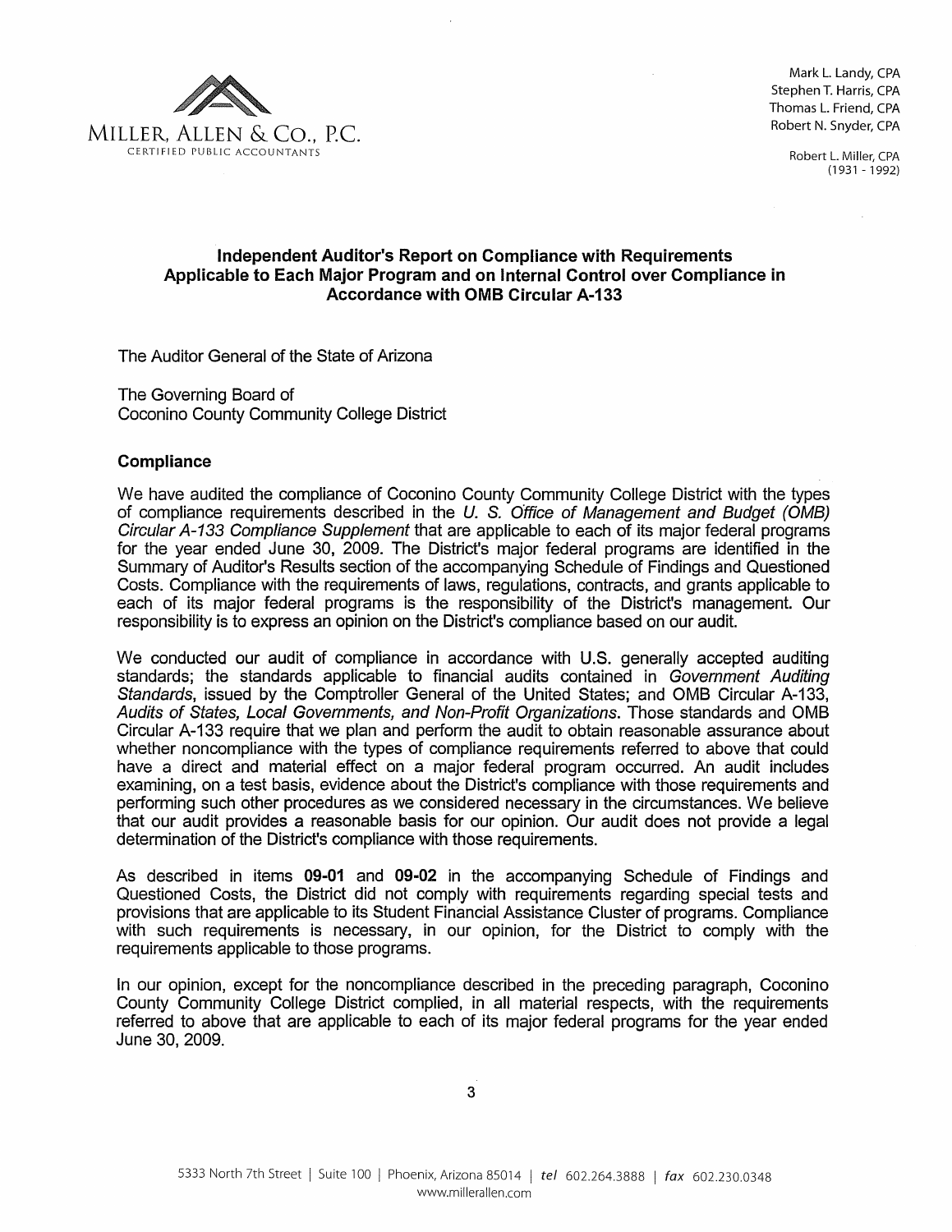#### **Internal Control over Compliance**

The District's management is responsible for establishing and maintaining effective internal control over compliance with the requirements of laws, regulations, contracts, and grants applicable to federal programs. In planning and performing our audit, we considered the District's internal control over compliance with the requirements that could have a direct and material effect on a major federal program in order to determine our auditing procedures for the purpose of expressing our opinion on compliance, but not for the purpose of expressing an opinion on the effectiveness of internal control over compliance. Accordingly, we do not express an opinion on the effectiveness of the District's internal control over compliance.

Our consideration of internal control over compliance was for the limited purpose described in the preceding paragraph and would not necessarily identify all deficiencies in the District's internal control that might be significant deficiencies or material weaknesses as defined below. However, as discussed below, we identified certain deficiencies in internal control over compliance that we consider to be significant deficiencies and material weaknesses.

A control deficiency in the District's internal control over compliance exists when the design or operation of a control does not allow management or employees, in the normal course of performing their assigned functions, to prevent or detect noncompliance with a type of compliance requirement of a federal program on a timely basis. A significant deficiency is a control deficiency, or combination of control deficiencies, that adversely affects the District's ability to administer a federal program such that there is more than a remote likelihood that noncompliance with a type of compliance requirement of a federal program that is more than inconsequential will not be prevented or detected by the District's internal control. We consider items **09-01** and **09-02** described in the accompanying Schedule of Findings and Questioned Costs to be significant deficiencies in internal control over compliance.

A material weakness is a significant deficiency, or combination of significant deficiencies, that results in more than a remote likelihood that material noncompliance with a type of compliance requirement of a federal program will not be prevented or detected by the District's internal control. We consider items **09-01** and **09-02** described in the accompanying Schedule of Findings and Questioned Costs to be material weaknesses.

#### **Schedule of Expenditures of Federal Awards**

We have audited the financial statements of the business-type activities and discretely presented component unit of Coconino County Community College District as of and for the year ended June 30, 2009, and have issued our report thereon dated December 14, 2009. Our report was modified to include a reference to our reliance on other auditors. Our audit was performed for the purpose of forming our opinions on the financial statements that collectively comprise the District's basic financial statements. The accompanying Schedule of Expenditures of Federal Awards is presented for purposes of additional analysis as required by OMS Circular A-133 and is not a required part of the basic financial statements. Such information has been subjected to the auditing procedures applied in the audit of the basic financial statements and, in our opinion, is fairly stated in all material respects in relation to the basic financial statements taken as a whole.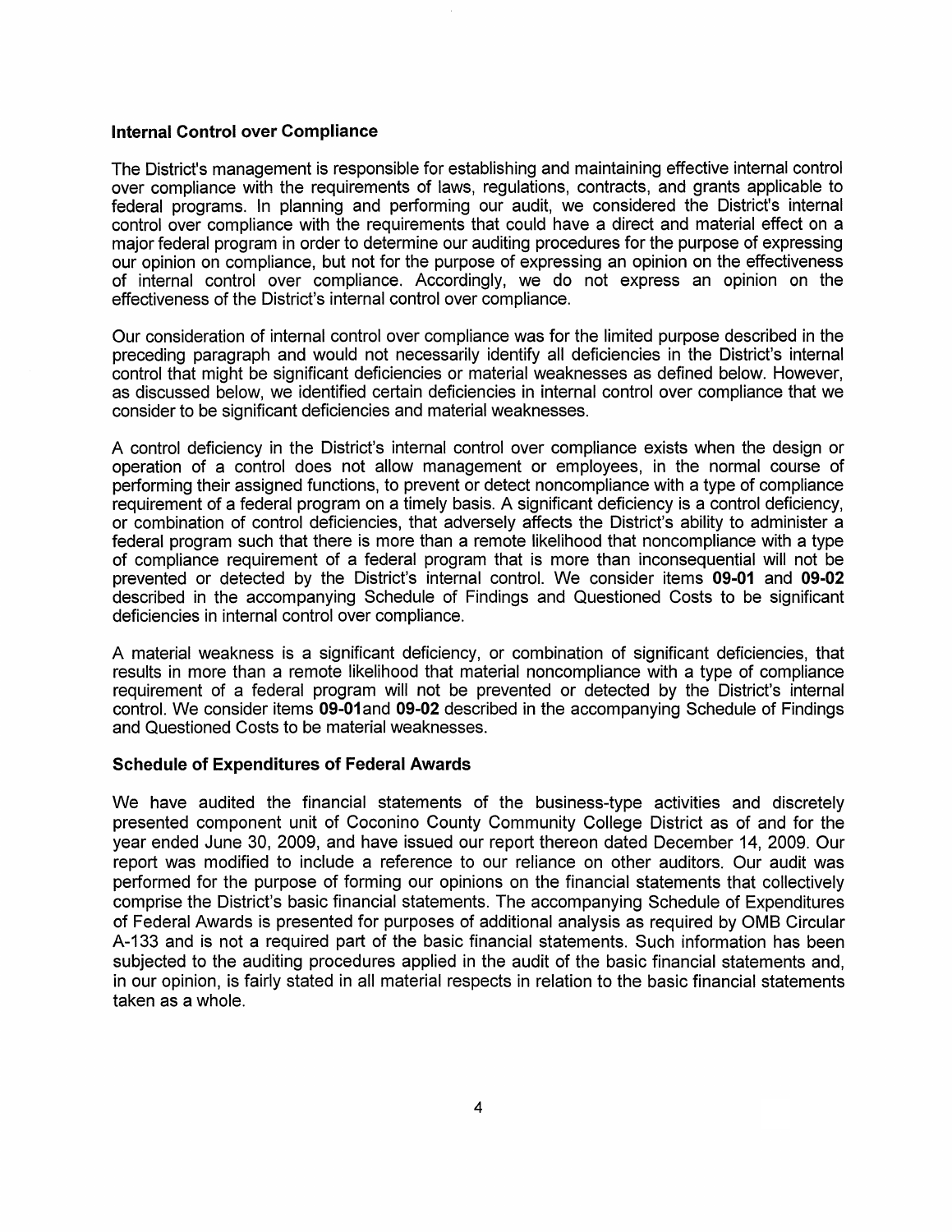Coconino County Community College District's responses to the findings identified in our audit are presented on pages 12 and 13. We did not audit the District's responses and, accordingly, we express no opinion on them.

This report is intended solely for the information and use of the members of the Arizona State Legislature, the Auditor General of the State of Arizona, the Governing Board, management, federal awarding agencies, and pass-through entities and is not intended to be and should not be used by anyone other than these specified parties. However, this report is a matter of public record, and its distribution is not limited.

Miller Aller & Co. P.C.

December 14, 2009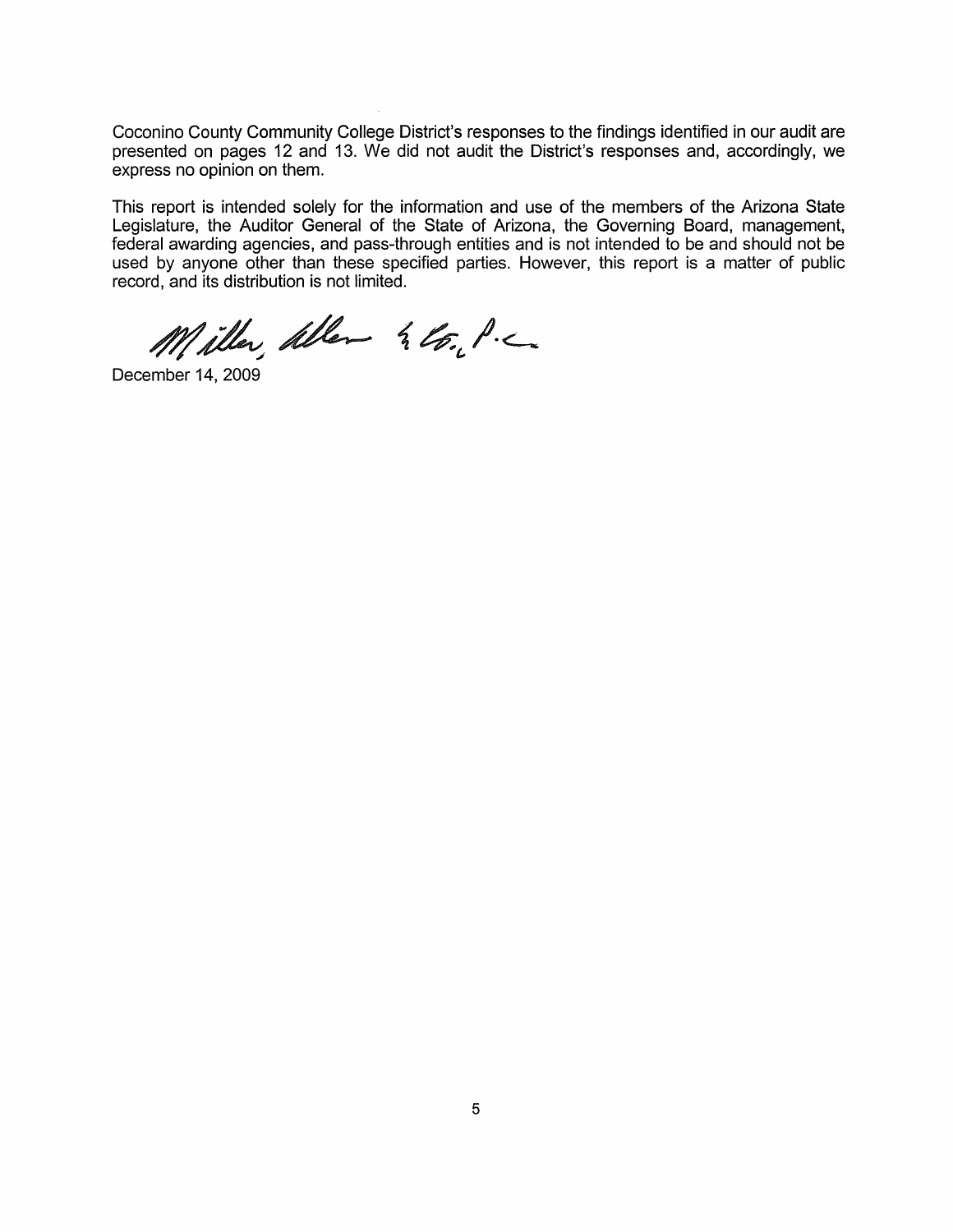## Coconino County Community College District (Coconino College) Schedule of Expenditures of Federal Awards Year Ended June 30, 2009

| Federal Grantor/Pass-Through Grantor/Program Title               | <b>CFDA</b><br><b>Number</b> | Pass-Through<br><b>Grantor's Number</b> | <b>Expenditures</b> |
|------------------------------------------------------------------|------------------------------|-----------------------------------------|---------------------|
| U.S. Small Business Administration                               |                              |                                         |                     |
| Small Business Development Centers, passed through               |                              |                                         |                     |
| the Maricopa County Community College District                   | 59.037                       | 9-603001-Z-0003-17                      |                     |
|                                                                  |                              | 8-603001-Z-0003-16                      | \$<br>82,865        |
| <b>U.S Department of Education</b>                               |                              |                                         |                     |
| Adult Education - Basic Grants to States, passed                 |                              |                                         |                     |
| through the Arizona Department of Education                      | 84.002                       | 09FAEABE-970545-03                      |                     |
|                                                                  |                              | 09FAEARP-970545-08                      |                     |
|                                                                  |                              | 09FAEADL-970545-05                      |                     |
|                                                                  |                              | 09FAECIV-970545-06                      | 225,722             |
| Student Financial Assistance Cluster:                            |                              |                                         |                     |
| Federal Supplemental Educational Opportunity Grants              | 84.007                       |                                         | 153,487             |
| Federal Family Education Loans (FFEL)                            | 84.032                       |                                         | 2,645,778           |
| Federal Work-Study Program                                       | 84.033                       |                                         | 88,822              |
| Federal Pell Grant Program                                       | 84.063                       |                                         | 2,168,838           |
| <b>Academic Competitiveness Grants</b>                           | 84.375                       |                                         | 21,650              |
| <b>Total Student Financial Assistance Cluster</b>                |                              |                                         | 5,078,575           |
| Higher Education-Institutional Aid                               | 84.031                       |                                         | 584,444             |
| Career and Technical Education - Basic Grants to States, passed  |                              |                                         |                     |
| through the Arizona Department of Education                      | 84.048                       | 09FCTDBG-970545-02                      |                     |
|                                                                  |                              | 08FCTDBG-870545-05                      | 186,162             |
| Leveraging Educational Assistance Partnership, passed            |                              |                                         |                     |
| through the Arizona Commission for Postsecondary Education       | 84.069                       | 86-6004791                              | 13,209              |
| Tech-Prep Education, passed through Arizona                      |                              |                                         |                     |
| Department of Education                                          | 84.243                       | 09FCTDTP-970545-01                      |                     |
|                                                                  |                              | 08FCTDTP-870545-06                      | 125,802             |
| State Fiscal Stabilization Fund (SFSF) - Education State Grants, |                              |                                         |                     |
| Recovery Act, passed through the Arizona Governor's Office of    |                              |                                         |                     |
| <b>Strategic Planning and Budgeting</b>                          | 84.394                       | N/A                                     | 649,258             |
| Total U.S. Department of Education                               |                              |                                         | 6,863,172           |
| <b>Total Expenditures of Federal Awards</b>                      |                              |                                         | \$6,946,037         |
|                                                                  |                              |                                         |                     |

See accompanying notes to schedule.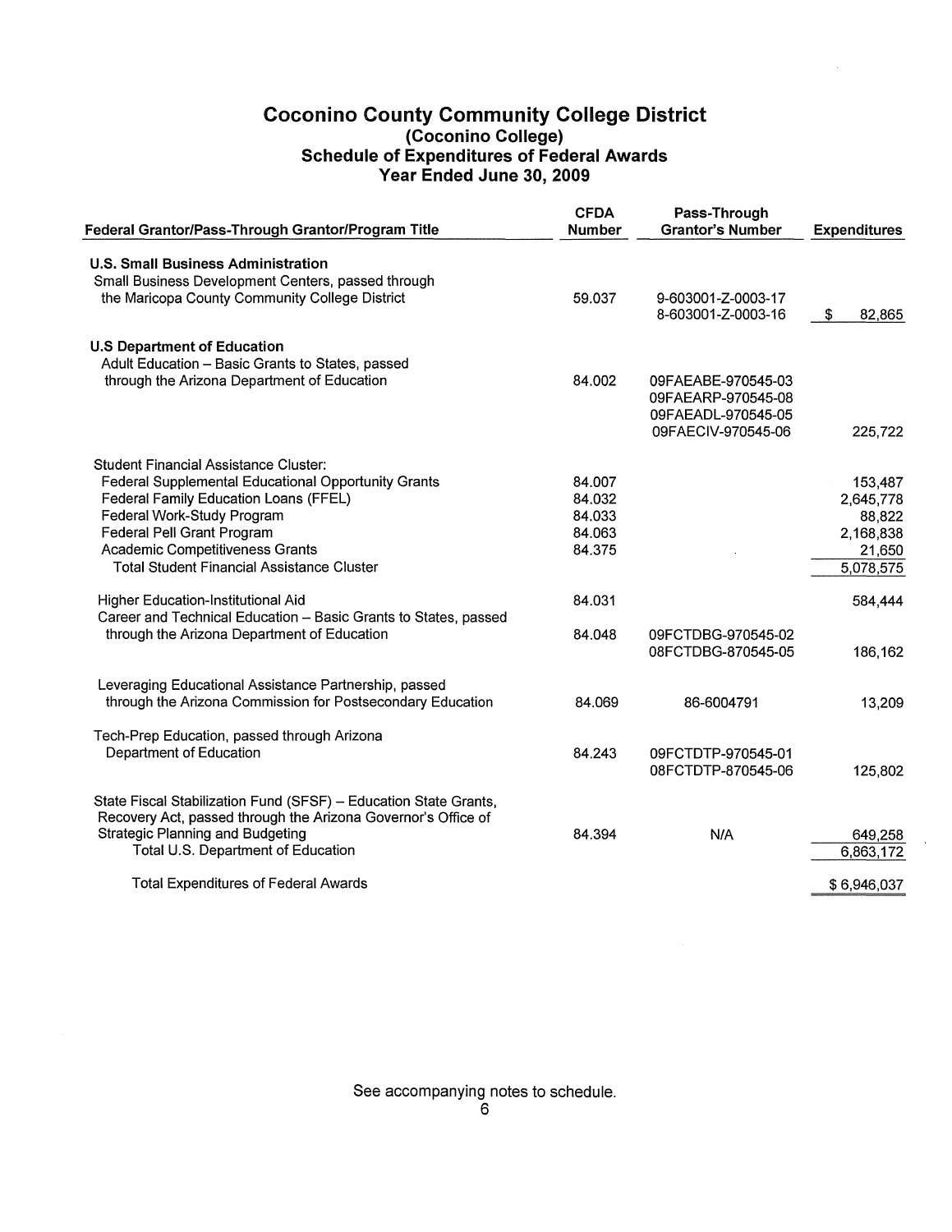### Coconino County Community College District (Coconino College) Notes to Schedule of Expenditures of Federal Awards Year Ended June 30, 2009

#### Note 1· Basis of Presentation

The accompanying Schedule of Expenditures of Federal Awards includes the federal grant activity of Coconino County Community College District and is presented on the accrual basis of accounting. The information in this schedule is presented in accordance with the requirements of OMS Circular A-133, Audits of States, Local Governments, and Non-Profit Organizations. Therefore, some amounts presented in this schedule may differ from amounts presented in, or used in the preparation of, the financial statements.

#### Note 2 • Catalog of Federal Domestic Assistance (CFDA) Numbers

The program titles and CFDA numbers were obtained from the federal or pass-through grantor or the 2009 Catalog of Federal Domestic Assistance.

#### Note 3· Subrecipients

From the federal expenditures presented in the schedule for the Higher Education-Institutional Aid program (CFDA No. 84.031), the District awarded \$244,416 to subrecipients.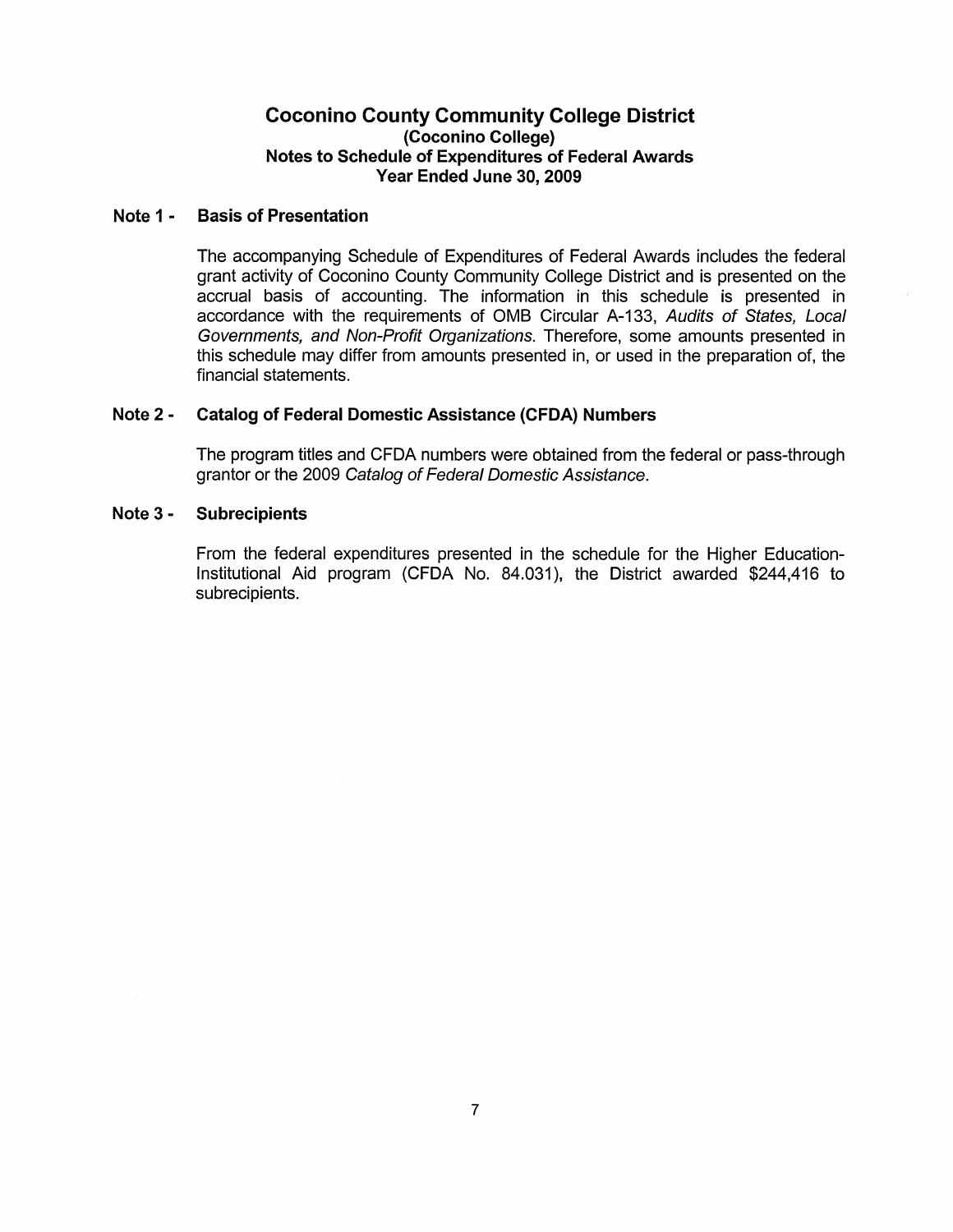### Coconino County Community College District (Coconino College) Schedule of Findings and Questioned Costs Year Ended June 30,2009

# Summary of Auditor's Results

## Financial Statements

| Type of auditor's report issued:                                                                                                                                                                                                                                                                                                                                                                                                                                                                                                                        |              | <b>Unqualified</b>             |  |  |
|---------------------------------------------------------------------------------------------------------------------------------------------------------------------------------------------------------------------------------------------------------------------------------------------------------------------------------------------------------------------------------------------------------------------------------------------------------------------------------------------------------------------------------------------------------|--------------|--------------------------------|--|--|
|                                                                                                                                                                                                                                                                                                                                                                                                                                                                                                                                                         | <b>YES</b>   | NO                             |  |  |
| Material weaknesses identified in internal control over financial reporting?                                                                                                                                                                                                                                                                                                                                                                                                                                                                            |              | $\overline{X}$                 |  |  |
| Significant deficiencies identified not considered to be material weaknesses?                                                                                                                                                                                                                                                                                                                                                                                                                                                                           |              | <u>X</u><br>(None<br>reported) |  |  |
| Noncompliance material to the financial statements noted?                                                                                                                                                                                                                                                                                                                                                                                                                                                                                               |              | $\mathbf{X}$                   |  |  |
| <b>Federal Awards</b>                                                                                                                                                                                                                                                                                                                                                                                                                                                                                                                                   |              |                                |  |  |
| Material weaknesses identified in internal control over major programs?                                                                                                                                                                                                                                                                                                                                                                                                                                                                                 | X            |                                |  |  |
| Significant deficiencies identified not considered to be material weaknesses?                                                                                                                                                                                                                                                                                                                                                                                                                                                                           |              | (None<br>reported)             |  |  |
| Type of auditor's report issued on compliance for major programs:<br>Unqualified for all major programs except for the Student<br>Financial Assistance Cluster of programs, which was qualified.                                                                                                                                                                                                                                                                                                                                                        |              |                                |  |  |
| Any audit findings disclosed that are required to be reported in accordance with<br>Circular A-133 (section .510[a])?                                                                                                                                                                                                                                                                                                                                                                                                                                   | X I          |                                |  |  |
| Identification of major programs:<br><b>CFDA</b><br>Number<br>Name of Federal Program or Cluster<br><b>Higher Education - Institutional Aid</b><br>84.031<br>84.394<br>State Fiscal Stabilization Fund (SFSF) - Education<br>State Grants, Recovery Act<br><b>Student Financial Assistance Cluster</b><br>Federal Supplemental Educational Opportunity Grants<br>84.007<br>84.032<br>Federal Family Education Loans (FFEL)<br>Federal Work-Study Program<br>84.033<br>Federal Pell Grant Program<br>84.063<br>Academic Competitiveness Grants<br>84.375 |              |                                |  |  |
| Dollar threshold used to distinguish between Type A and Type B programs:                                                                                                                                                                                                                                                                                                                                                                                                                                                                                | \$300,000    |                                |  |  |
| Auditee qualified as low-risk auditee?                                                                                                                                                                                                                                                                                                                                                                                                                                                                                                                  | $\mathsf{X}$ |                                |  |  |
| <b>Other Matters</b>                                                                                                                                                                                                                                                                                                                                                                                                                                                                                                                                    |              |                                |  |  |
| Auditee's Summary Schedule of Prior Audit Findings required to be reported in<br>accordance with Circular A-133 (section .315[b])?                                                                                                                                                                                                                                                                                                                                                                                                                      |              | X.                             |  |  |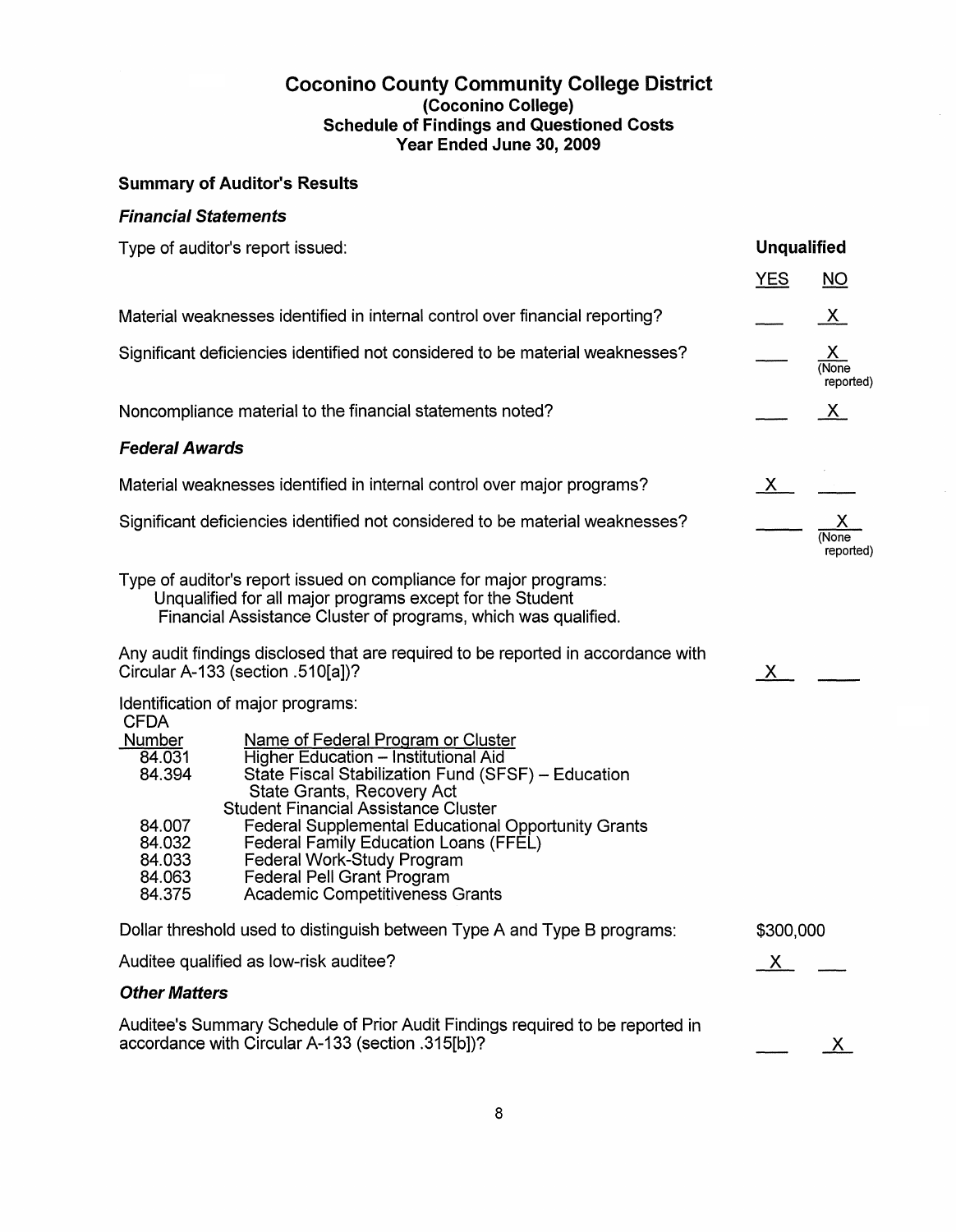### Coconino County Community College District (Coconino College) Schedule of Findings and Questioned Costs Year Ended June 30, 2009

#### Federal Award Findings and Questioned Costs

Item: 09-01 Student Financial Assistance Cluster: CFDA No.: 84.007 Federal Supplemental Educational Opportunity Grants 84.032 Federal Family Education Loans (FFEL) 84.033 Federal Work-Study Program 84.063 Federal Pell Grant Program 84.375 Academic Competitiveness Grants

Agency: U.S. Department of Education

Award Year. July 1, 2008 through June 30, 2009

Questioned Costs: Not applicable

Under the requirements of the Federal Family Education Loans program (FFEL) and Direct Student Loan program, the District must notify the National Student Loan Database System (NSLDS) within 30 days of a change in student status, or include the change in status in a response to a Student Status Confirmation Reports (SSCR) within 60 days. For one of three FFEL borrowers tested with enrollment status changes, there were multiple enrollment status changes during the reporting period, with only the final status change reported to NSLDS within the required period. This finding is a material weakness in internal control and a material noncompliance with the program's special tests and provisions requirements.

Recommendation: The District should establish policies and procedures to ensure the prompt and accurate reporting of student status changes to NSLDS.

Item: 09-02

Student Financial Assistance Cluster:

CFDA No.: 84.007 Federal Supplemental Educational Opportunity Grants

84.032 Federal Family Education Loans (FFEL)

84.033 Federal Work-Study Program

84.063 Federal Pell Grant Program

84.375 Academic Competitiveness Grants

Agency: U.S. Department of Education

Award Year: July 1, 2008 through June 30, 2009

### Questioned Costs: Unknown

When a student receiving Title IV grants or loan assistance withdraws from school, the District must determine the amount earned by the student and the amount that must be returned to the Title IV programs. For one of twelve return of Title IV calculations tested, the calculation was not in accordance with the grantor's requirements.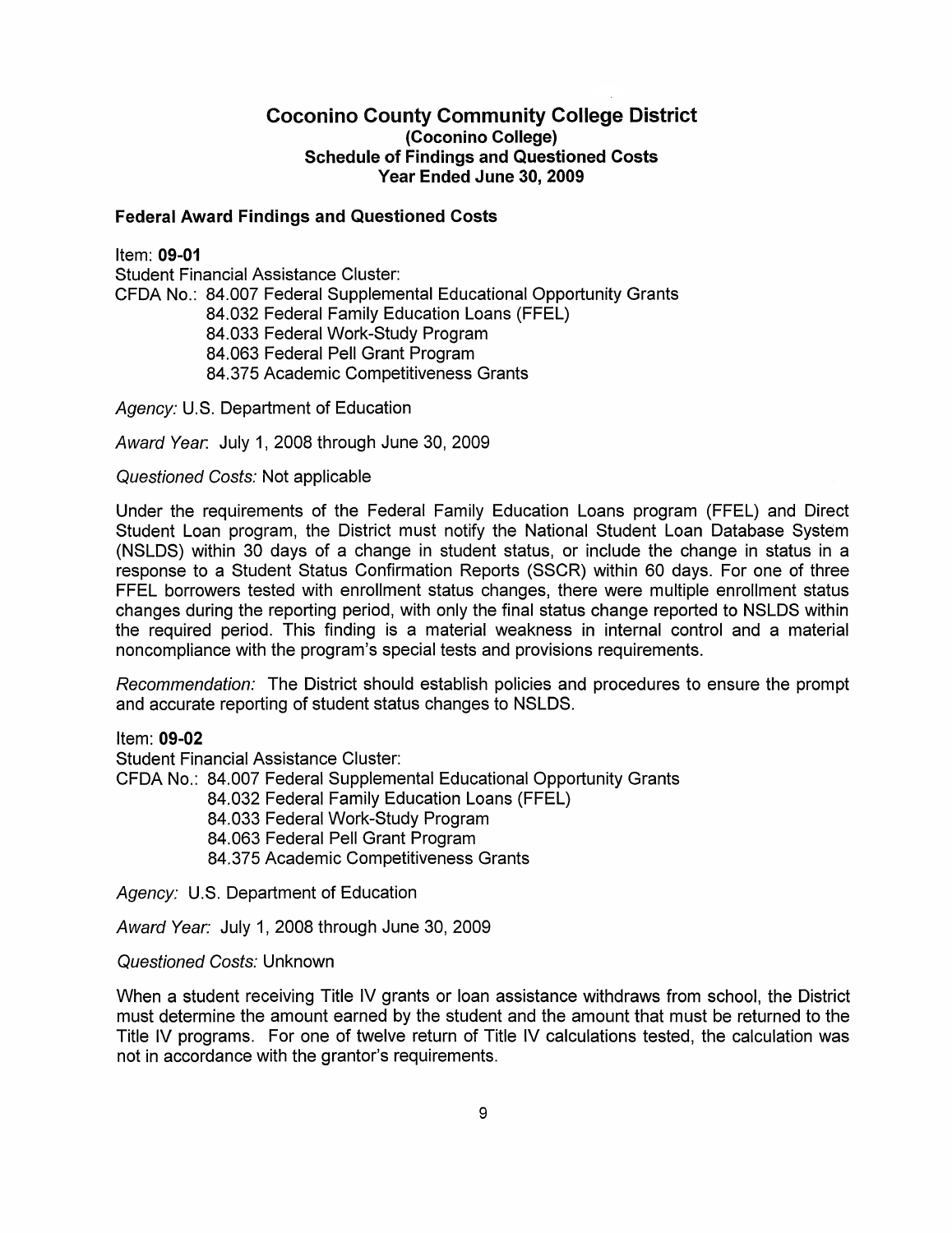### Coconino County Community College District (Coconino College) Schedule of Findings and Questioned Costs Year Ended June 30,2009

Based on test work performed, it was determined the student's portion of the unearned aid was calculated incorrectly, due to a system error. The student should have been charged \$145 as the required return to Title IV, but as a result of a "Banner" software system error, the student was not charged. This finding is a material weakness in internal control and a material noncompliance with the program's special tests and provisions requirements.

Recommendation: Policies and procedures should be established to periodically test the accuracy of the "Banner" software system calculations regarding the return to Title IV funds.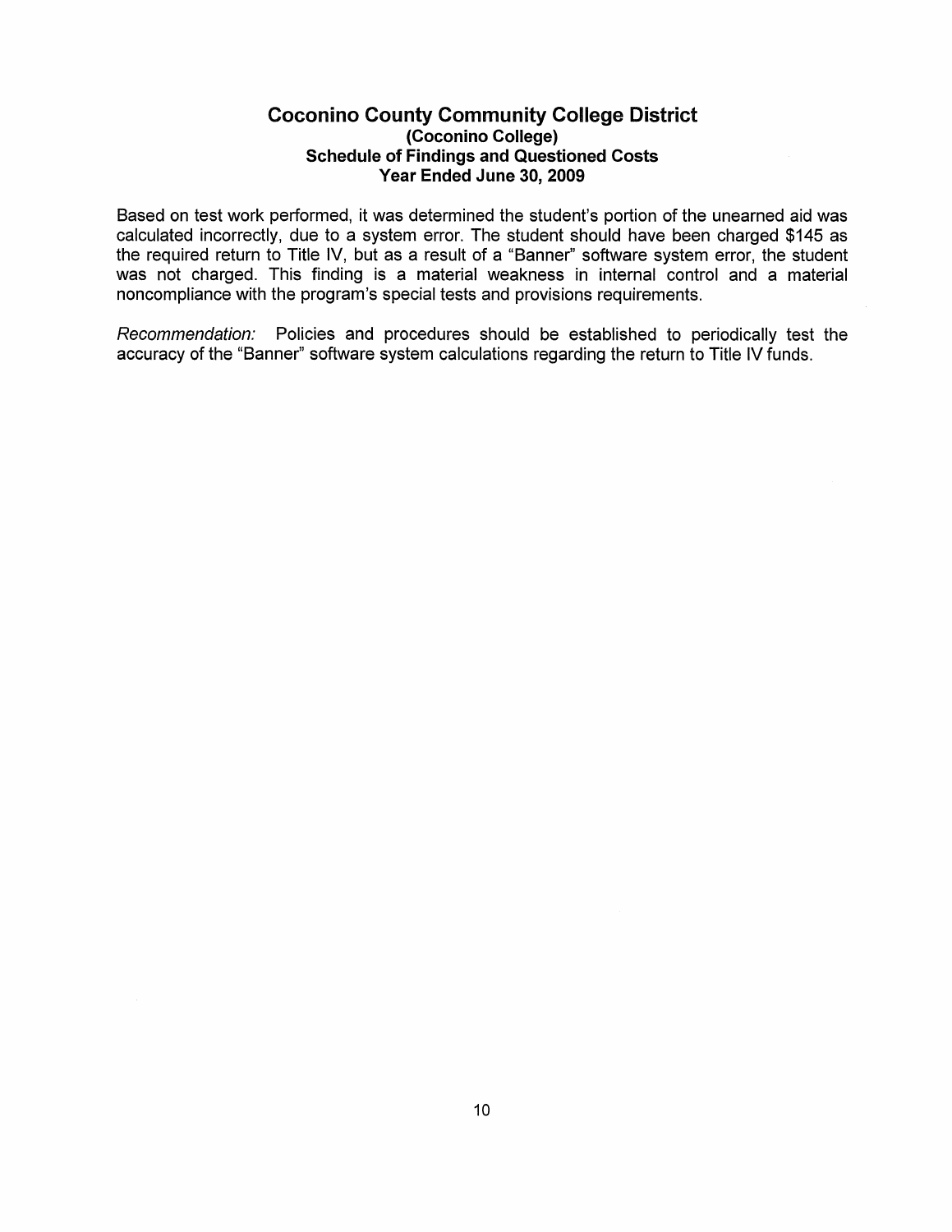District Responses

 $\mathcal{L}^{\text{max}}_{\text{max}}$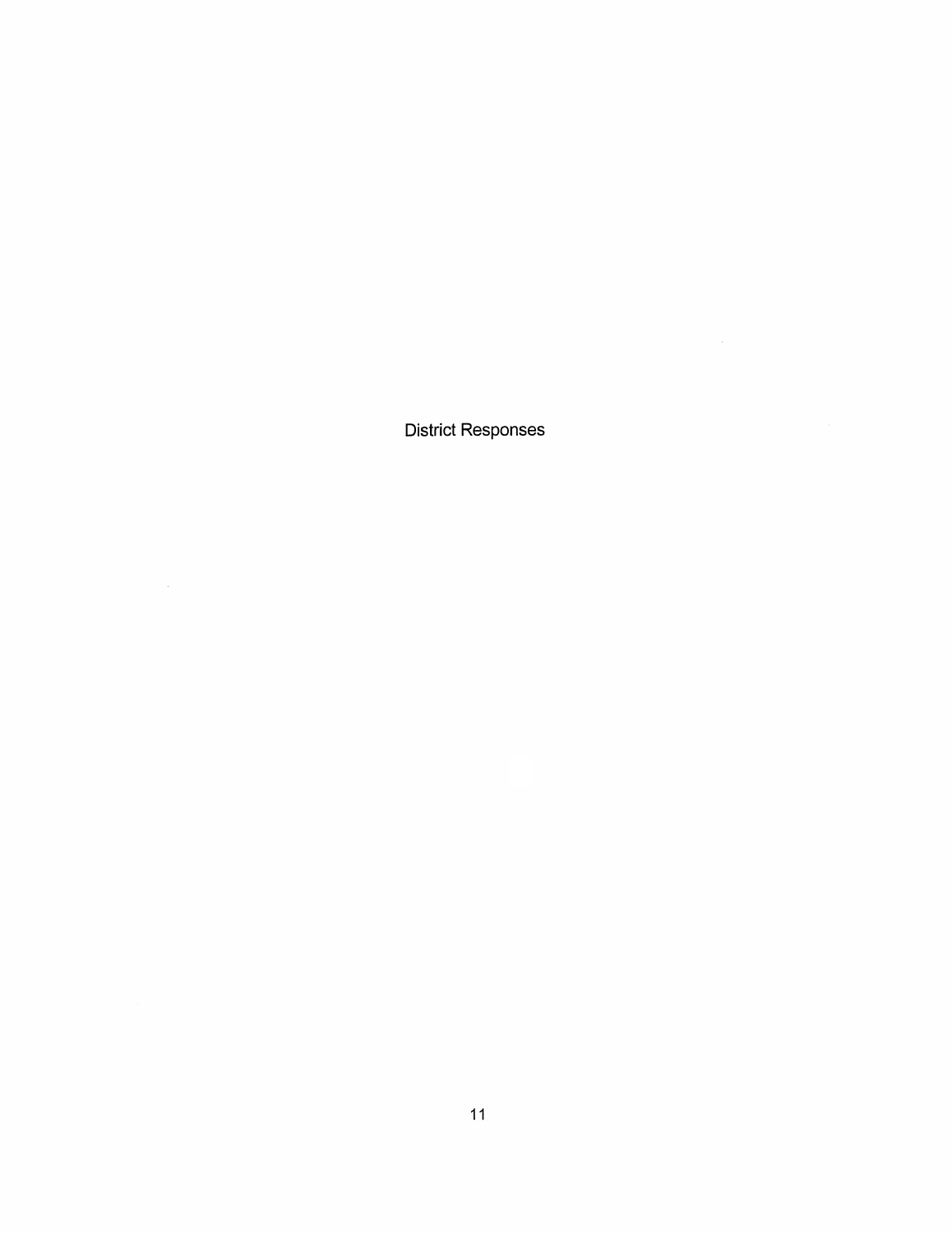### Coconino County Community College District (Coconino College) Corrective Action Plan Year Ended June 30, 2009

Item: 09·01 Student Financial Assistance Cluster: CFDA No.: 84.007 Federal Supplemental Educational Opportunity Grants 84.032 Federal Family Education Loans (FFEL) 84.033 Federal Work-Study Program 84.063 Federal Pell Grant Program 84.375 Academic Competitiveness Grants

Name of Contact Person: Bob Voytek

Anticipated Completion Date: 10-12-09 (completed)

Corrective Action: When students withdraw at the end of the current (fall) semester and immediately re-enroll for the following (spring) semester, our system only reports the spring semester value for enrollment status. Therefore, when a student has two enrollment statuses (IE: withdrawn from fall and full-time for spring), only the spring (full-time) enrollment is picked up.

Our new procedure for student loan recipients who withdraw is to manually report them as withdrawn in NSLDS. Our automated process (National Student Clearinghouse) will still be used for all other situations.

Item: 09·02 Student Financial Assistance Cluster: CFDA No.: 84.007 Federal Supplemental Educational Opportunity Grants 84.032 Federal Family Education Loans (FFEL) 84.033 Federal Work-Study Program 84.063 Federal Pell Grant Program 84.375 Academic Competitiveness Grants

Name of Contact Person: Bob Voytek

Anticipated Completion Date: 11-18-09 (completed)

Corrective Action: We initiated a Banner Student Administration System defect regarding the amount of grant aid students are required to return (Step 9.U on the Treatment of Title IV Funds When A Student Withdraws From a Credit-Hour Program form). This affected all colleges who run return to title IV via batch process in Banner. Sungard SCT- Banner created a patch for this system defect 1-8LKKSD/1-8N7BEX on 11-18-2009. We are installing the patch into our system.

In the meantime, we are using the manual return to title IV calculation and validating it using hand calculations on the Treatment of Title IV Funds When A Student Withdraws From a Credit-Hour Program form.